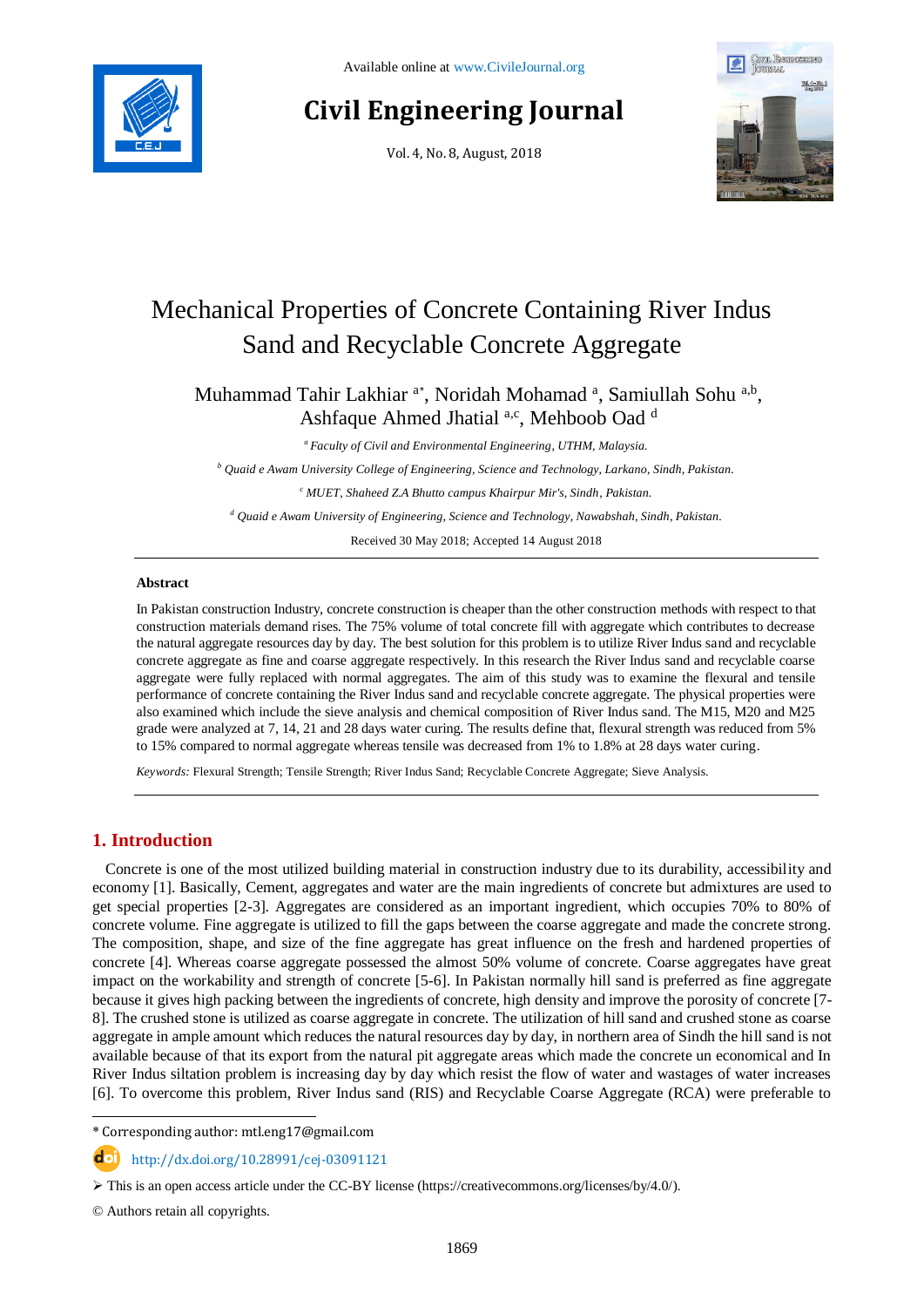save the natural resources, reduces the utilization of hill sand which make the concrete uneconomical, solve the siltation problem occurred by river sand, resistance to flow of water reduces and saves energy. In this study, hill sand and normal coarse aggregate were fully replaced by RIS and RCA which moves towards the sustainability, where natural resources are save by inculpating the RIS and RCA to make the innovative sustainable concrete and to analyze the behavior of concrete in flexural and tensile strength. The experimental work which was carried out includes, sieve analysis of both sand (hill and River Indus sand), X-ray fluorescence test (XRF) of River Indus sand, flexural and tensile strength of concrete were analyzed and compare the outcomes with conventional concrete.

# **2. Literature Review**

Dsouza [9] examined the compressive strength of M25 grade concrete using different proportions 10%, 20%, 30%, 40% and 50% fine aggregate replaced with foundry sand. The outcomes demonstrated the 30% replacement was optimum and gave the maximum compressive strength of concrete. Amrutha [10] conducted the experimental work to examine the workability and strength (compressive, split tensile strength and flexural strength) of concrete at 10%, 20%, 30%, 40%, and 50% partially replacement of foundry sand to natural sand. The results showed that the workability of 30 % replacement of fine aggregate was adequate and the strength performance was better than all proportion. Bhimani also [11] analyzed the strength (compressive, split tensile strength and flexural strength) of concrete while utilizing the foundry sand as fine aggregate replacement. The different proportions 0, 15, 25 and 35% were adopted. The results showed that the 25% replacement of foundry sand gave the maximum strength compared to other proportions. Based on the above researches, in this research the River Indus sand utilized as fine aggregate replacement. Whereas Fan [12] analyzed the physical, chemical, compressive and flexural strength of concrete containing the recyclable coarse aggregate as partially replacement with natural coarse aggregate at various percentages 0%, 35%, 50% and 65%. The outcomes define that the recyclable coarse aggregate have less specific gravity, high water absorption compared natural aggregate. The compressive and flexural strength was reduced up to 35% compared to control sample. And Yap [13] examined the compressive, surface properties and permeability of concrete at various replacement percentages 20%, 40%, 60%, 80% and 100% with natural aggregate. The results demonstrate that compressive strength was lower compared to control sample the permeability was great when RCA used in concrete compared to normal concrete. The greenhouse gases examination also defines that the  $CO<sub>2</sub>$  emission of this 100% RCA mix is 24% lower than the control mix. Based on the above previous research, it was concluded that River Indus sand and recyclable concrete aggregate could be adopted as fine and coarse aggregate in concrete respectively which will be responsible to save the natural resources and protect the environment from construction waste whereas utilization of River Indus sand the siltation problems in River will be solved.

# **3. Research Materials and Methods**

# **3.1. Methods**

Ordinary Portland cement CEM I 42.5 N that observes with ASTM C0150-04AE01, registered name as Thatta cement was chose for this study. In this study, hill sand and River Indus sand are utilized as fine aggregate. The Fineness modulus of hill sand was 3.01 and water absorption was 1.2%. The Fineness modulus of river Indus sand was 3.16 and water absorption was 1.9%. The Fineness modulus of coarse aggregate was 3.16 and water absorption was 1.9% and fineness modulus of recyclable coarse aggregate was 3.09 and water absorption was 1.68. The sieve analysis was performed according to the ASTM C136 / C136M–14 [14]. The sieve analysis of hill sand and river Indus sand is shown in Table1and 2, Figure 1 and 2. The X-ray fluorescence test (XRF) of River Indus Sand was conducted according to ASTM E1621–13 [15], the results are shown in Table 3.

| <b>Sieve Size</b><br>(mm) | (g)  | <b>Mass Retained Mass Retained</b><br>(%) | <b>Cumulative Passing</b><br>(%) | <b>Passing Limits</b><br>[13] |
|---------------------------|------|-------------------------------------------|----------------------------------|-------------------------------|
| 4.75                      | 200  | 5                                         | 95                               | 95-100                        |
| 2.36                      | 550  | 13.75                                     | 81.25                            | 80-100                        |
| 1.18                      | 600  | 15                                        | 66.25                            | 50-85                         |
| $600 \mu m$               | 950  | 23.75                                     | 42.5                             | $25 - 60$                     |
| $300 \mu m$               | 1300 | 32.5                                      | 10                               | $5 - 30$                      |
| $150 \mu m$               | 250  | 6.25                                      | 3.75                             | $0-10$                        |
| <b>PAN</b>                | 150  | 3.75                                      | $\overline{0}$                   | $-$                           |

**Table 1. Sieve analysis of hill sand (Sample taken = 4000 gm)**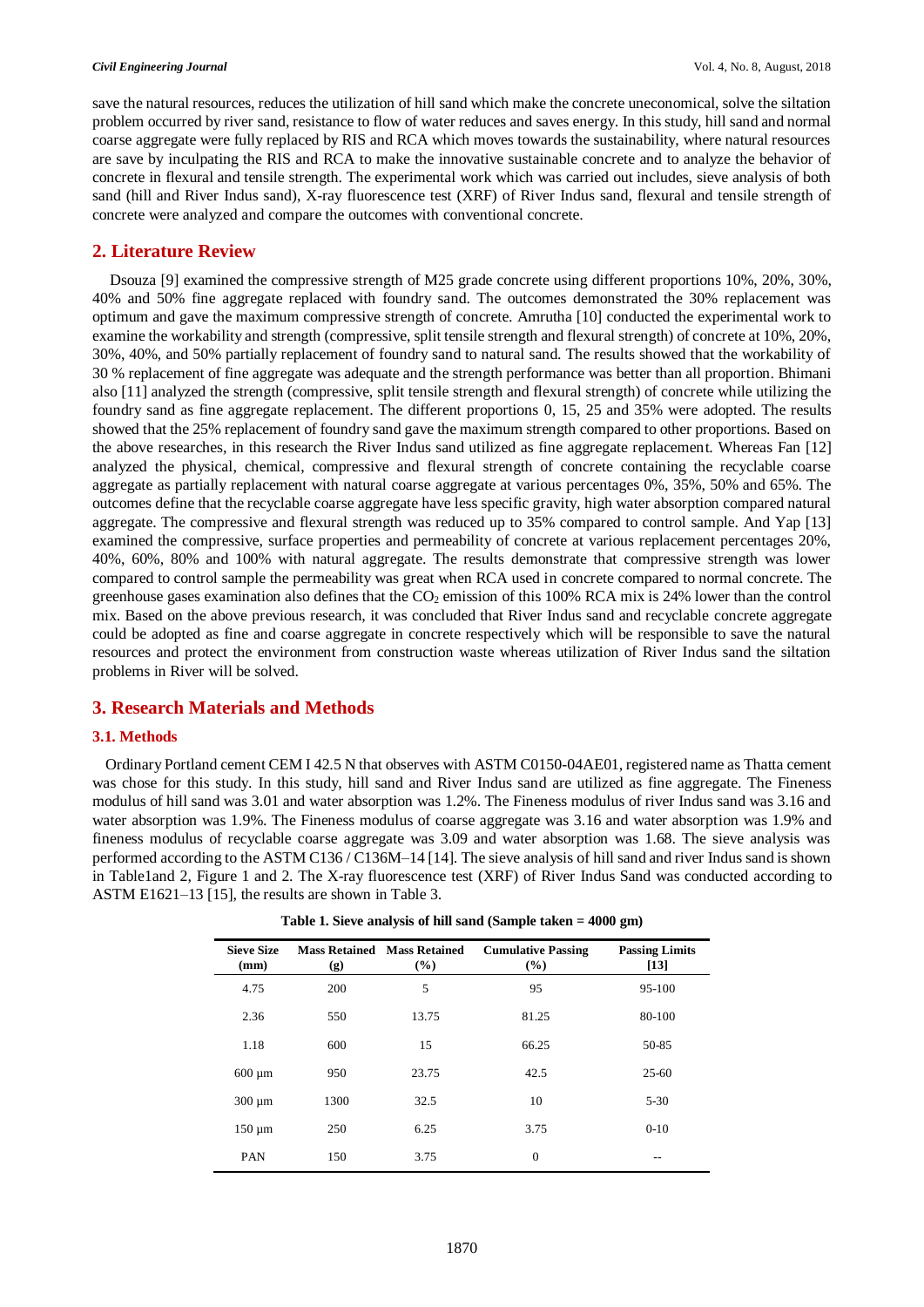| <b>Sieve Size</b><br>(mm) | <b>Mass Retained</b><br>(g) | <b>Mass Retained</b><br>$(\%)$ | <b>Cumulative Passing</b><br>(%) | <b>Passing Limits</b><br>$[13]$ |
|---------------------------|-----------------------------|--------------------------------|----------------------------------|---------------------------------|
| 4.75                      | 15                          | 0.5                            | 99.5                             | 95-100                          |
| 2.36                      | 30                          | 1.0                            | 98.5                             | 80-100                          |
| 1.18                      | 150                         | 5                              | 93.5                             | 50-85                           |
| $600 \mu m$               | 780                         | 26                             | 67.5                             | $25-60$                         |
| $300 \mu m$               | 1050                        | 35                             | 32.5                             | $5 - 30$                        |
| $150 \mu m$               | 840                         | 28                             | 4.5                              | $0 - 10$                        |
| <b>PAN</b>                | 135                         | 4.5                            | $\mathbf{0}$                     | --                              |
|                           |                             |                                |                                  |                                 |

**Table 2. Sieve analysis of River Indus sand (Sample taken = 4000gm)**



**Figure 1. Sieve Analysis of Hill sand**





The sieve analysis results demonstrated that hill sand was well graded while the RIS was poorly graded because it contains the smaller size particles.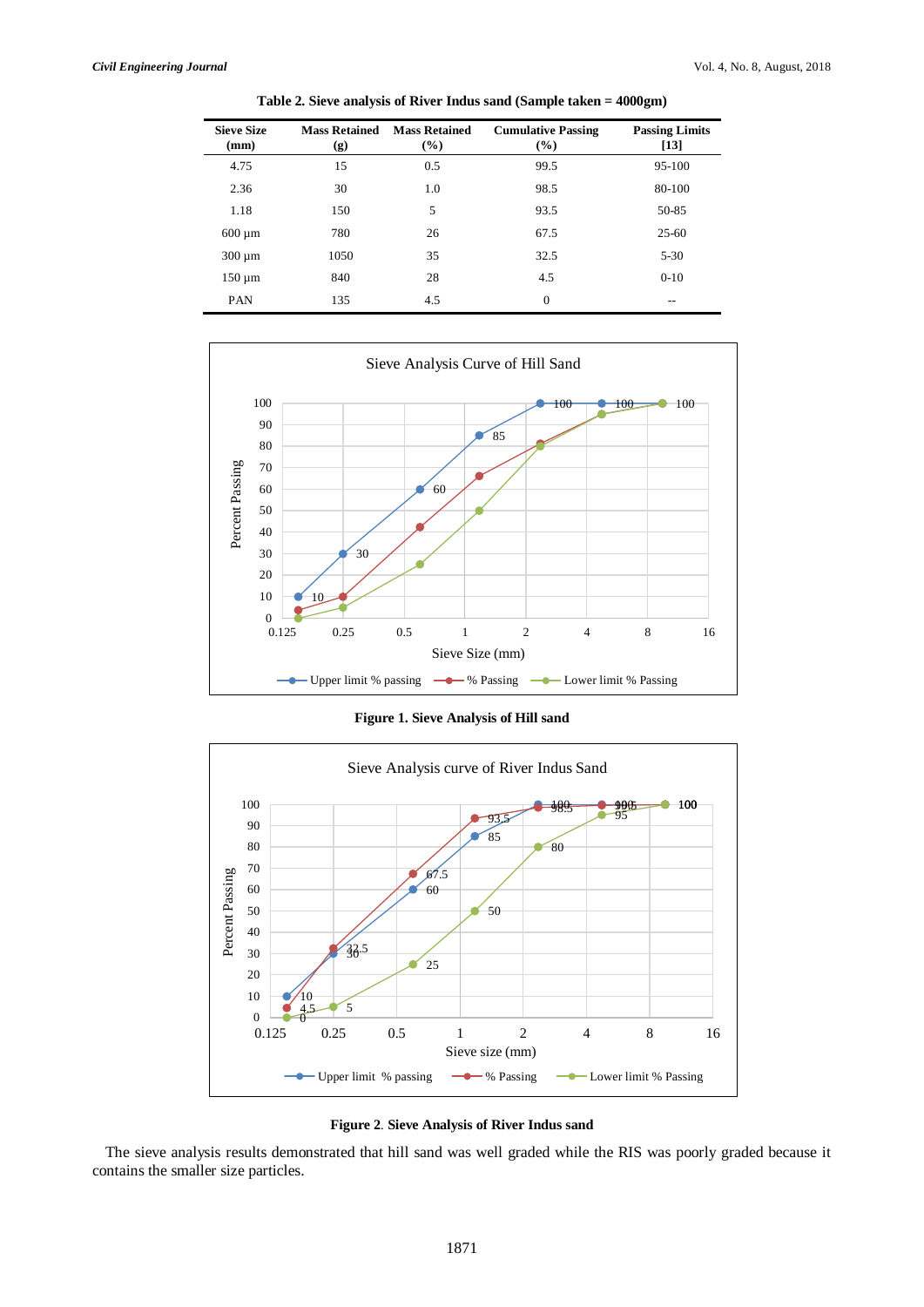| <b>Element Present</b> | Percentage $(\% )$ |
|------------------------|--------------------|
| Alumina                | 13.86              |
| Silica                 | 79.98              |
| Potassium and Sodium   | 1.67               |
| Calcium                | 0.87               |
| Titanium               | 0.15               |
| <b>Iron</b>            | 1.89               |
| Manganese              | 1.44               |
| LOI                    | 0.31               |

#### **Table 3. Chemical composition of River Indus Sand [15]**

The chemical composition results describe that the RIS contain great amount of alumina which shows that in RIS possesses the clay particles.

#### **3.2. Test Parameters and Mixture Proportions**

The M10, M15 and M20 grade concrete mixtures were analyzed for flexural and tensile strength of concrete the outcomes were compared between conventional concrete and RIS and RCA concrete. The  $150 \times 150 \times 1000$  mm dimension beams were used and 150 mm diameter, 300 height cylinder were used for flexural and tensile strength of concrete respectively. The beams and cylinders were tested for the flexural and tensile strength of concrete at the curing regimes of 7, 14, 21, 28 days. The experimental setup for analyzing flexural and tensile strength, the failure pattern is shown in Figure 3. Rotary mixer was used for mixing. Flexural strength of the concrete was carried by three-point load method utilizing Universal Testing Machine and used the overall procedure defined in ASTM C78/c78 M -16 [16] and for tensile strength ASTM C496/c496M-17 [17].



**Figure 3. Experimental setup and failure profile for Flexural and tensile strength test of beams and cylinders**

### **4. Results and Discussions**

## **4.1. Flexural Strength**

The flexural Strength outcomes of both concrete is shown in Table 4, Figure 3, 4 and 5. The outcomes demonstrated that there was reduction in the flexural strength of RIS and RCA concrete because of improper binding between the materials, due clay particles present in the River Indus sand and RCA have less crushing strength compared to the normal aggregate. From Table 4 it is seen that the RIS and RCA M25 grade concrete shows the better performance of concrete compared to the other mix proportions.

| Table 4. Flexural strength of M15, M20 and M25 grade concrete |  |  |  |  |
|---------------------------------------------------------------|--|--|--|--|
|---------------------------------------------------------------|--|--|--|--|

|                          | <b>Flexural Strength (MPa)</b> |         |         |         |
|--------------------------|--------------------------------|---------|---------|---------|
| <b>Mixture</b>           | 7Days                          | 14 Days | 21 Days | 28 Days |
| Control Sample (M15)     | 1.80                           | 2.52    | 2.85    | 2.90    |
| RIS & RCA Concrete (M15) | 1.17                           | 1.85    | 2.22    | 2.47    |
| Control Sample (M20)     | 2.32                           | 3.03    | 3.42    | 3.51    |
| RIS & RCA Concrete (M20) | 1.80                           | 2.28    | 2.74    | 3.10    |
| Control Sample (M25)     | 2.62                           | 3.43    | 3.72    | 4.10    |
| RIS & RCA Concrete (M25) | 2 24                           | 2.96    | 3.28    | 3.85    |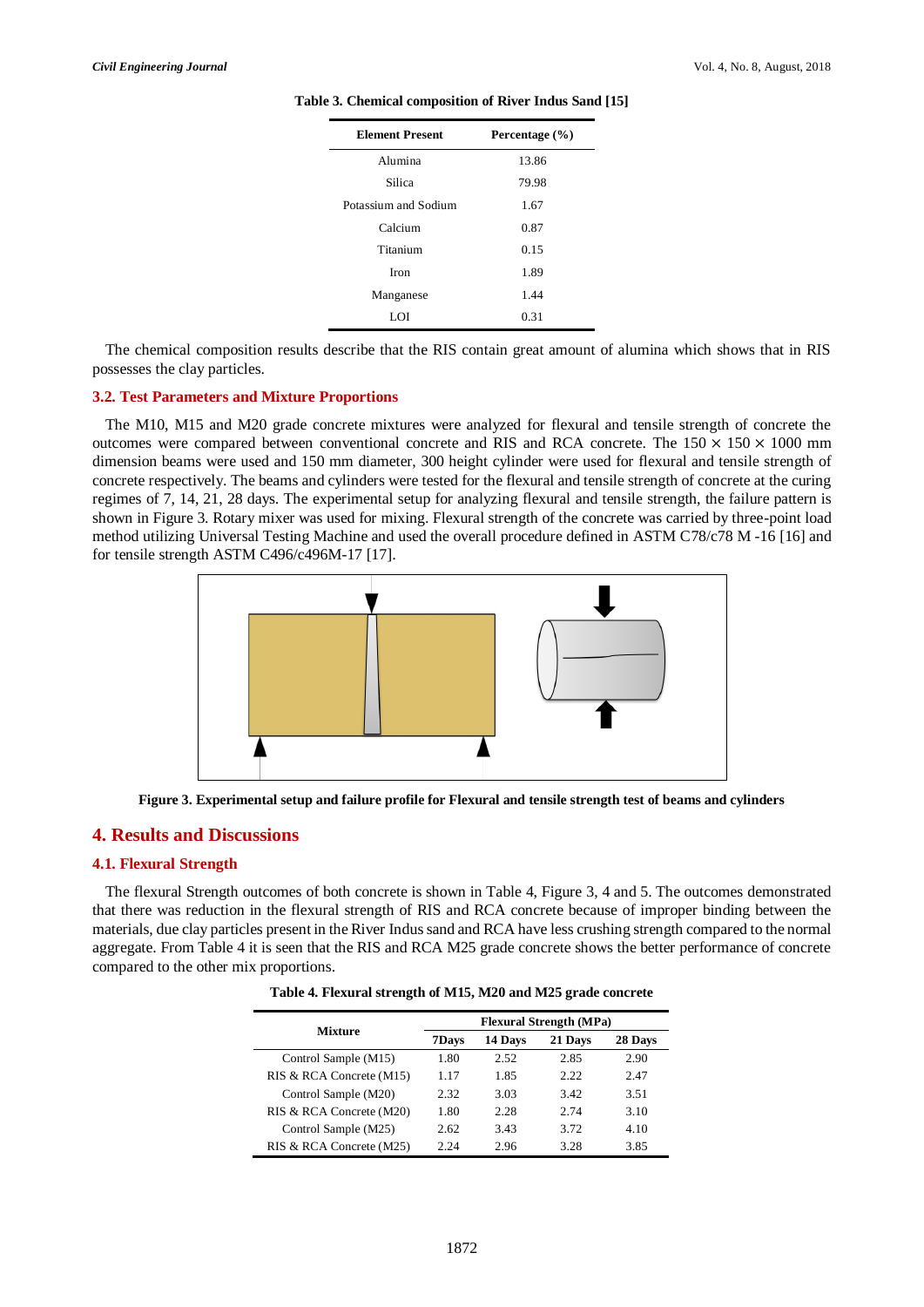



**Figure 3. Flexural Strength VS curing period of M15 grade concrete**



## **Figure 4**. **Flexural Strength VS curing period of M20 grade concrete**

**Figure 5. Flexural Strength VS curing period of M25 grade concrete**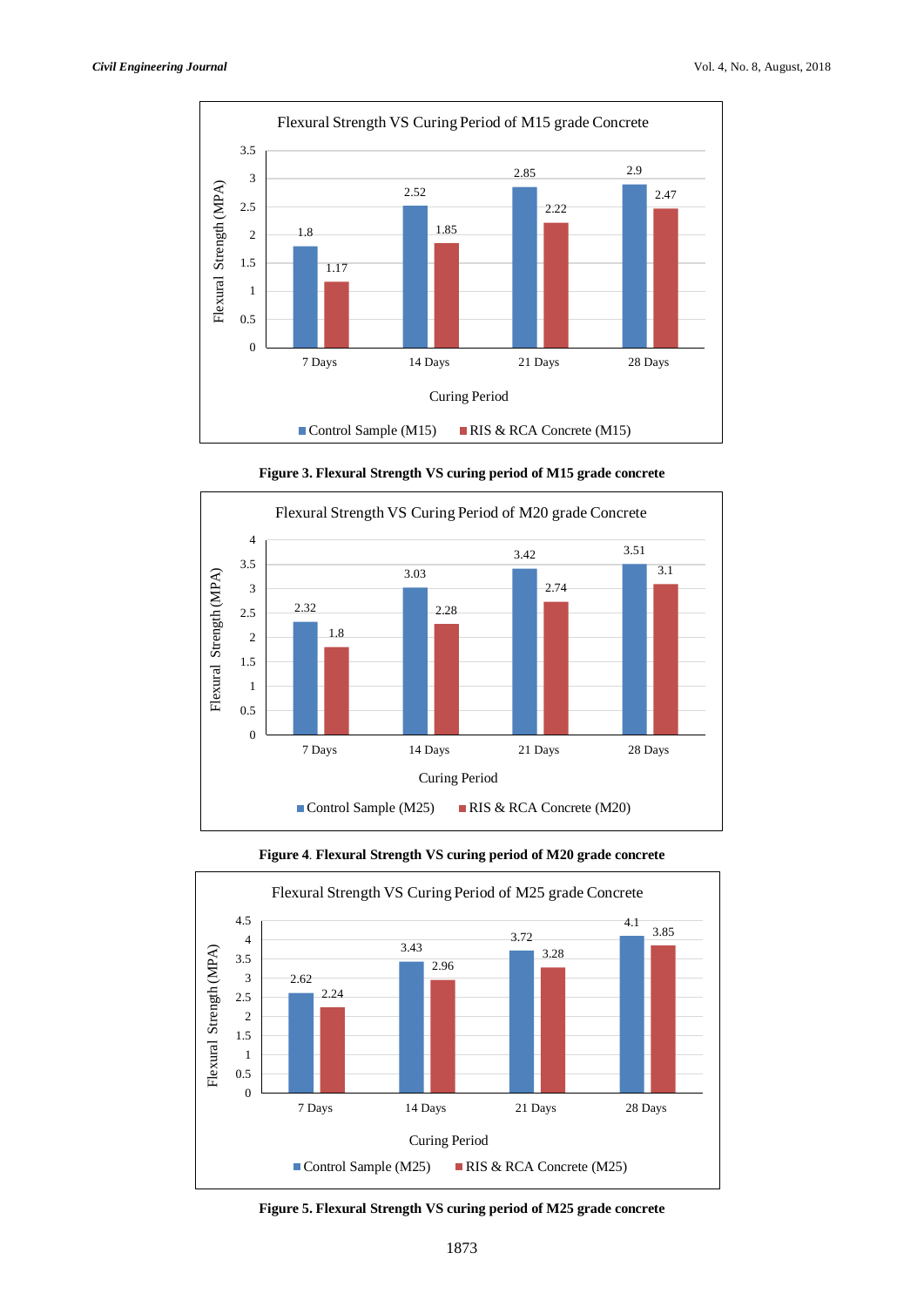At the 7 days water curing, the M15, M20 and M25 R.I.S and R.C.A grade concrete's flexural strength was reduced by 53.80%, 28.80% and 16.90%, respectively. At the 14 days water curing, the M15, M20 and M25 R.I.S and R.C.A grade concrete's flexural strength was reduced by 40.12%, 32% and 15.87%, respectively. At the 21 days water curing, the M15, M20 and M25 R.I.S and R.C.A grade concrete's flexural strength was reduced by 28.37%, 24.53% and 13.41%, respectively. At the 28 days water curing, the M15, M20 and M25 R.I.S and R.C.A grade concrete's flexural strength was reduced by 17.40%, 13.22% and 6.49%, respectively.

### **4.2. Tensile Strength**

The tensile strength performance of both concrete is shown in Table 5, Figure 6, 7 and 8. The results describe that there was decrement in the tensile strength of RIS and RCA concrete because of more clay particles available in River Indus sand due to that the bonding between particles was improper.

| <b>Mixture</b>           | <b>Tensile Strength (MPa)</b> |         |         |         |
|--------------------------|-------------------------------|---------|---------|---------|
|                          | 7 Days                        | 14 Days | 21 Days | 28 Days |
| Control Sample (M15)     | 1.84                          | 2.10    | 2.18    | 2.23    |
| RIS & RCA Concrete (M15) | 1.58                          | 1.98    | 2.12    | 2.14    |
| Control Sample (M20)     | 2.10                          | 2.28    | 2.37    | 2.41    |
| RIS & RCA Concrete (M20) | 1.96                          | 2.20    | 2.33    | 2.38    |
| Control Sample (M25)     | 2.35                          | 2.59    | 2.67    | 2.80    |
| RIS & RCA Concrete (M25) | 2.22                          | 2.53    | 2.63    | 2 77    |



**Table 5. Tensile strength of M15, M20 and M25 grade concrete**



**Figure 6. Tensile Strength VS curing period of M15 grade concrete**

**Figure 7. Tensile Strength VS curing period of M20 grade concrete**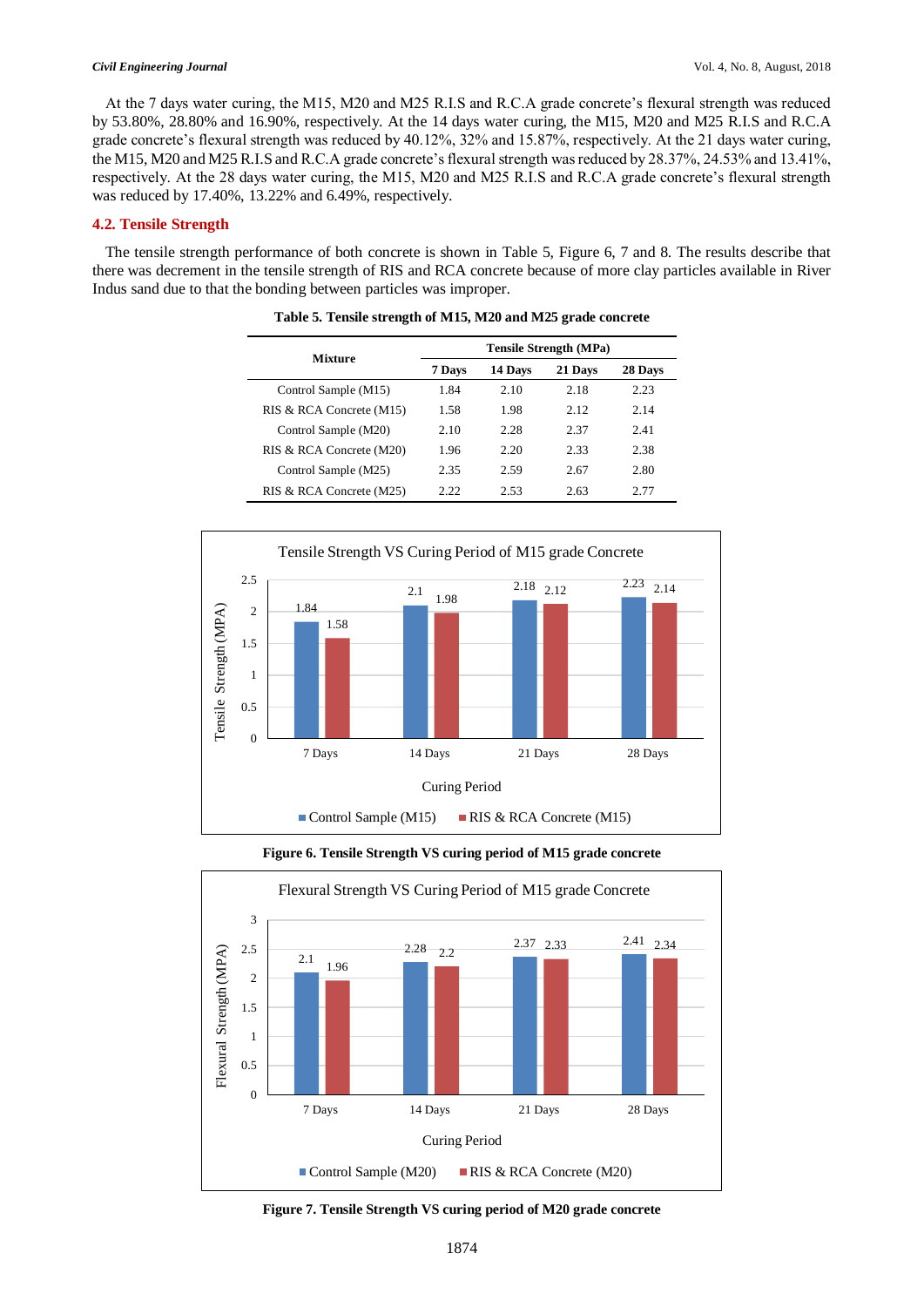

**Figure 8. Tensile Strength VS curing period of M25 grade concrete**

At the 7 days curing, the tensile strength of M15, M20 and M25 River Indus sand grade concrete decreased by 14%, 6.66% and 5.40%, respectively. At 14 days water curing, the tensile strength of M15, M20 and M25 River Indus sand grade concrete decreased by 5.70%, 3.50% and 2.31% respectively. At 21 days water curing, the tensile strength of M15, M20 and M25 River Indus sand grade concrete decreased by 2.75%, 1.68% and 1.20%, respectively. At 28 days water curing, the tensile strength of M15, M20 and M25 River Indus sand grade concrete decreased by 1.79%, 1.20% and 0.92%, respectively.

## **5. Conclusions**

From the research, it is concluded that:

- The sieve analysis of RIS and hill sand was in the range of ASTM C136 standard.
- The chemical composition of RIS described that it contains more clayey particles.
- The flexural strength of RIS and RCA concrete 5% to 17% lesser as compared to flexural strength of conventional concrete because the interlocking between the particles of concrete was not good in context of conventional concrete.
- The tensile strength of RIS and RCA concrete 0.9% to 1.80% minimum then the conventional concrete.
- Hence, the results demonstrate that the flexural and tensile strength were lesser then the conventional concrete because the RIS contain the more clayey particles which reduced the bonding strength of cement between the particles but it can be utilized in low strength structures. The big reason for reduced in strength is that the addition of RCA and RIS made the concrete more brittle.

# **6. References**

[1] Evi, A S. "A huge number of artificial waste material can be supplementary cementitious material (SCM) for concrete production – a review part II" Journal of Cleaner Production (2017): 142(4): 4178-4194. https://doi.org/10.1016/j.jclepro.2015.12.115.

[2] Zongjin, L. I. "Advanced Concrete Technology", (1st ed.). New Jersey: (2011) John Wiley and Sons Inc. https://doi.org/10.1002/9780470950067.ch4.

[3] Neville, A.M. "Properties of concrete" (5th ed.) UK (2011): Prentice Hall. https://doi.org/10.1002/9781118562734.index.

[4] Poon, C.S; Shui, Z.H; Lam, L; Fok, H; and Kou; S.C. "Influence of Moisture States of Natural and Recycled Aggregates on the Slump and Compressive Strength of Concrete". Cement and Concrete Research Journal (2004) 34 (1): 31-36. http://dx.doi.org/10.1016%2FS0008-846%2803%2900186-8.

[5] Mirjana,M; Vlastimir, R and Snežana, M. "Recycled Concrete as Aggregate for Structural Concrete Production" Sustainability (2010): 4, 1204-1225. https://doi.org/10.3390/su2051204.

[6] Lakhiar, M. T., Mohamad, N., Abubakar, M., Ahmed, A., "Effect of River Indus sand on Concrete Tensile Strength" Engineering, Technology & Applied Science Research (2018) 8(2): 2796-2798.

[7] Omoregie, A; and Alutu, O.E. "The Influence of Fine Aggregate Combinations on Particle Size Distribution, Grading Parameter, and Compressive Strength of Sandcrete Blocks" Canadian Journal of Civil Engineering (2006) 33(10): 1271-1278.